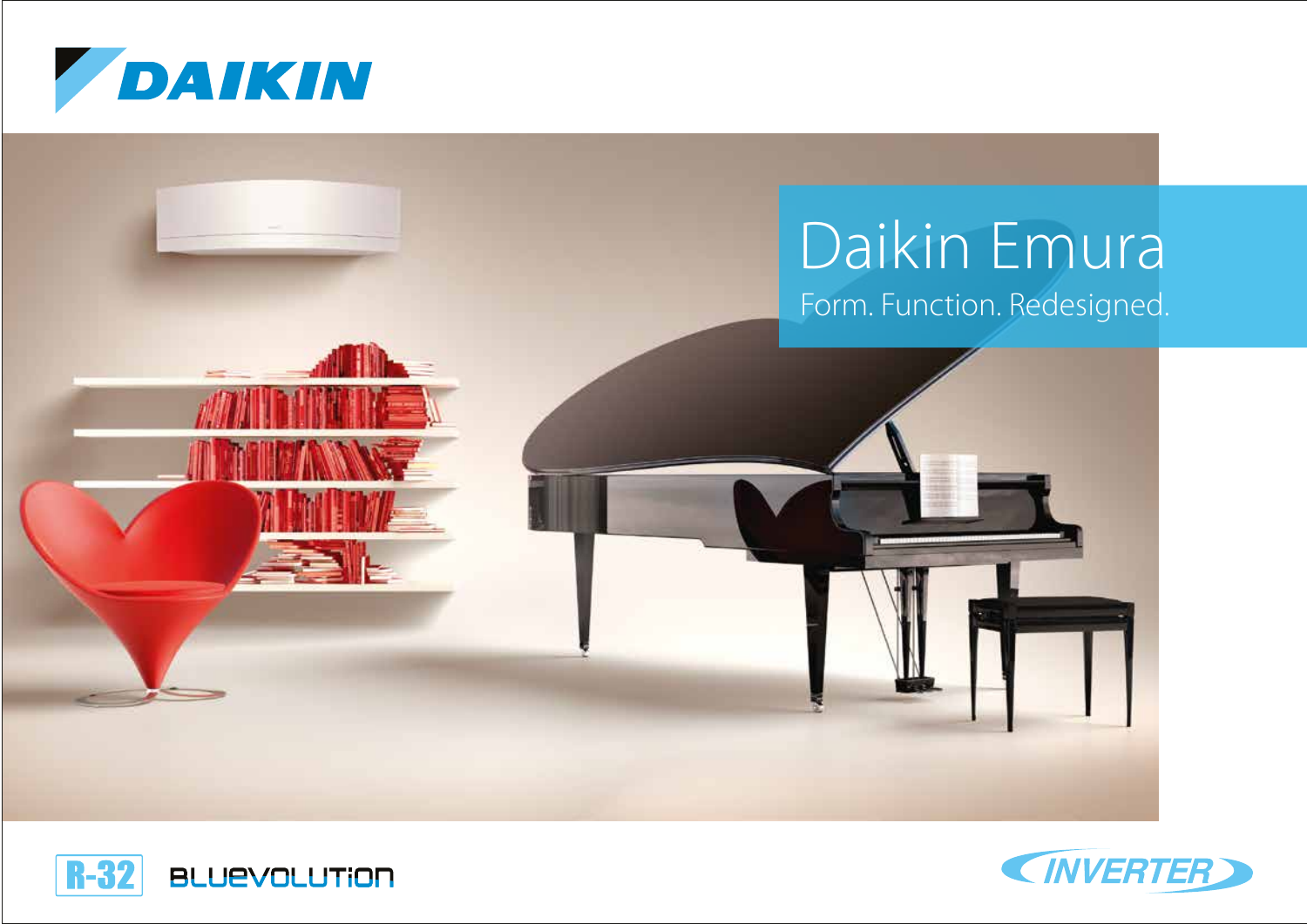





2 area motion detection sensor









- 
- 
- › Iconic design in silver finish
- › Iconic design in matt crystal white
- › Award-winning design
- › Silver allergen removal and air purifying filter
- › Online controller via app
- › Whisper quiet
- › 2-area motion detection sensor
- › Bluevolution range: lower environmental impact
- › Seasonal efficiency values up to A++++ in cooling and heating

Design at its best, delivering superior efficiency and comfort

› 3-D airflow: air is blown into all corners of the room

### Daikin Emura is refined on the outside and smart on the inside

Daikin Emura is refined on the outside and smart on the inside. Built-in intelligence and innovative features ensure low energy consumption. Its smart sensors provide optimal performances for year-round comfort at home. Still, you are always in control via the easy-to-use remote controller and the smartphone app with intuitive interface. You see... The new Daikin Emura has everything to fall in love with!

New Daikin Emura has everything to fall in love with!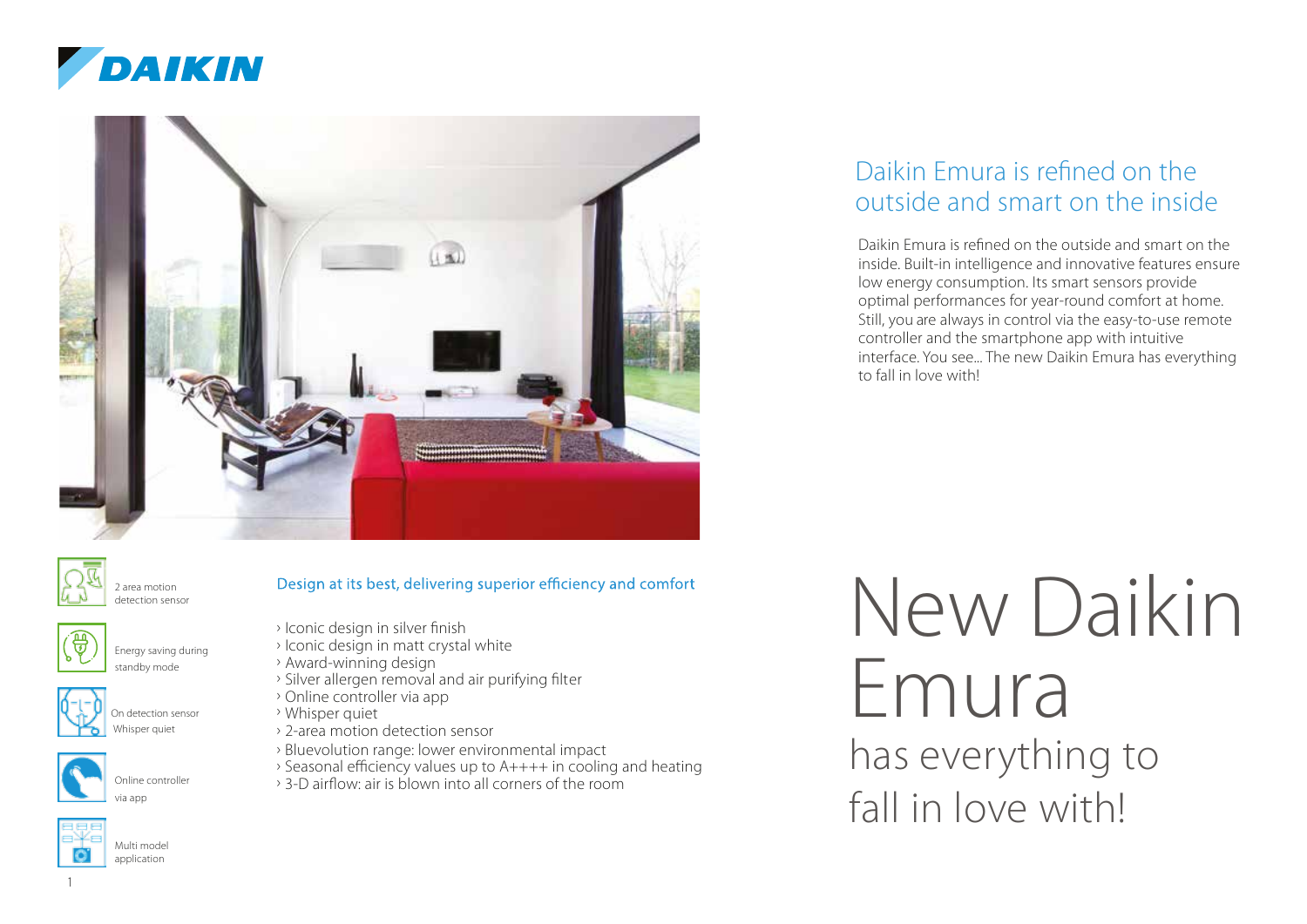



### Why choose Daikin Emura

- › Top design with two stylish finishes, silver and anthracite or pure matt white
- › High seasonal efficiencies up to A++++
- › Whisper quiet sound levels as low as 19 dB
- › Control via a smart phone app or a user-friendly remote

### **M** Design

The Daikin Emura is the result of ongoing research intended to provide superior air conditioning solutions for European interiors. The new generation's extra functions make it even more suitable for European homes. This is evidenced by the multi-award winning innovation: Daikin Emura, the recipient of the prestigious iF Design Award, Reddot design award 2014, German Design Award - Special Mention, Focus Open 2014 Silver and Good Design Award 2014.





ନ୍ମ





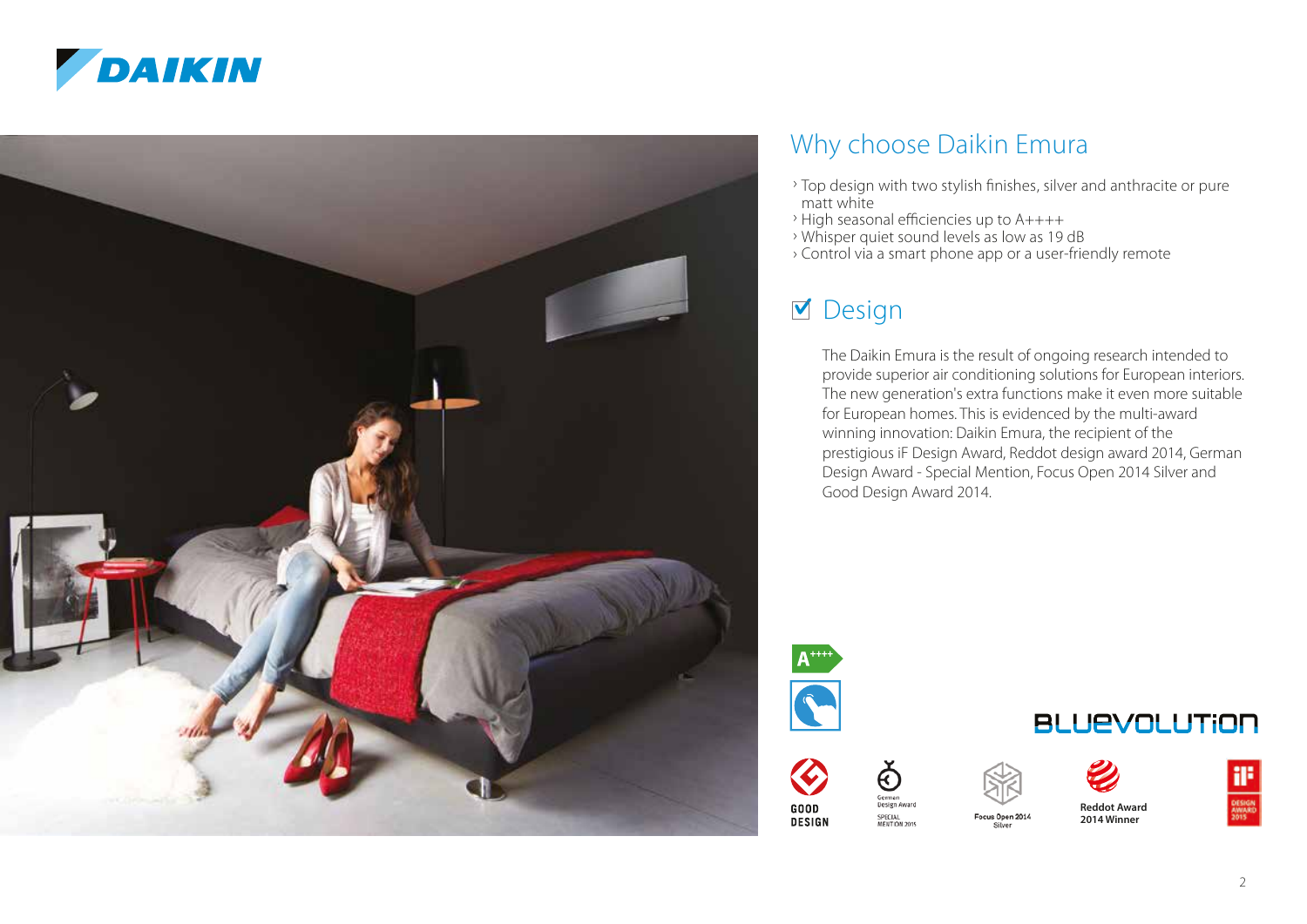# DAIKIN







## Comfort

### Two- area motion detection sensor<br>The two-area motion detection sensor controls

The two-area motion detection sensor controls comfort in two ways. If the room is empty for 20 minutes, the sensor changes the set point to start saving energy. As soon as someone enters the room, it immediately returns to the original setting. The motion detection sensor also directs airflow away from people in the room to avoid cold draughts.

#### 2-D airflow

Combines vertical and horizontal auto-swing to circulate a stream of warm or cool air right to the corners of even large spaces









Higher energy efficiency and lower environmental impact with R-32 refrigerant



Once again, Daikin Emura proves that

their output energy from a surprising

energy-saving technologies such as re-designed swing compressors.

renewable source: ambient air, effectively transferring existing heat. High energy efficiency is obtained by using advanced

intelligent design can be visually appealing and at the same time deliver superior energy efficiency in climate control. Thus, the indoor environment is optimized so that architects, engineers and home owners get the ideal solution. Air-to-air heat pumps extract 80% of

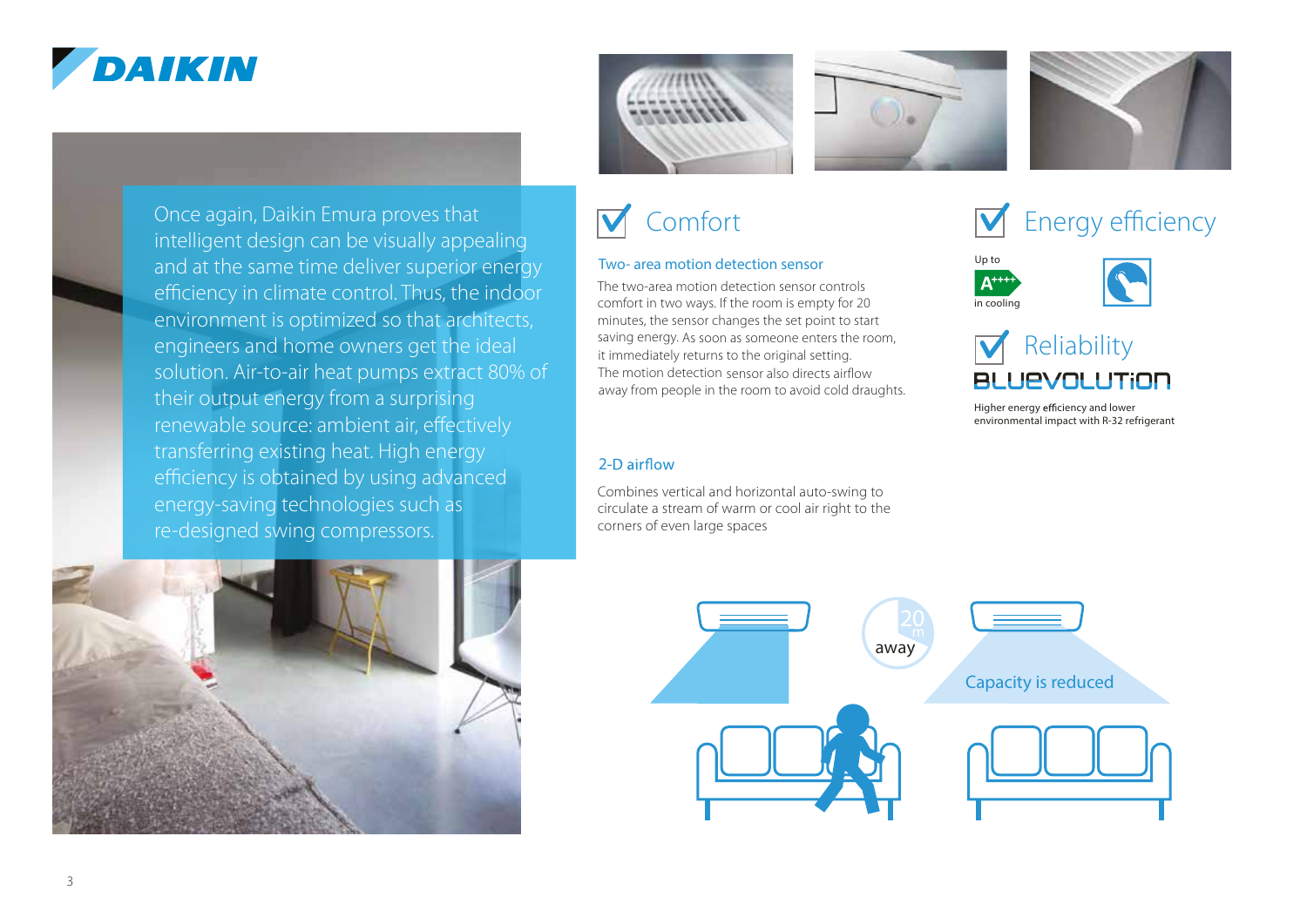

# Comfort all year round

### Heating and cooling solutions for your home

### $\blacksquare$  Reliability

**To guarantee the seamless operation of your heating system, the Sensira range offers enhanced features:** 

- › Swing compressor: enhanced compressor uses the Inverter technology and small capacity steps to adjust a unit's power and meet energy demands. In comparison to a rotary compressor, the swing compressor provides more energy savings, a lower risk for unit breakdown and quieter and vibrationfree operation
- › Most extensive testing before new units leave the factory

### Exclusive Daikin Inverter Swing Compressor



### ■ Powerful Bio-Engineering Air Filtration

Titanium apatite: new photocatalytic material with advanced absorption power

- › The filter's micron-level fibers trap dust.
- › The photocatalyst effectively absorbs and breaks down mold odors.
- › The photocatalyst is activated simply by exposure to natural light.
- › Unique silver allergen removal and air purifying filter.
- › Captures 99% of allergens such as pollen and dust mites.



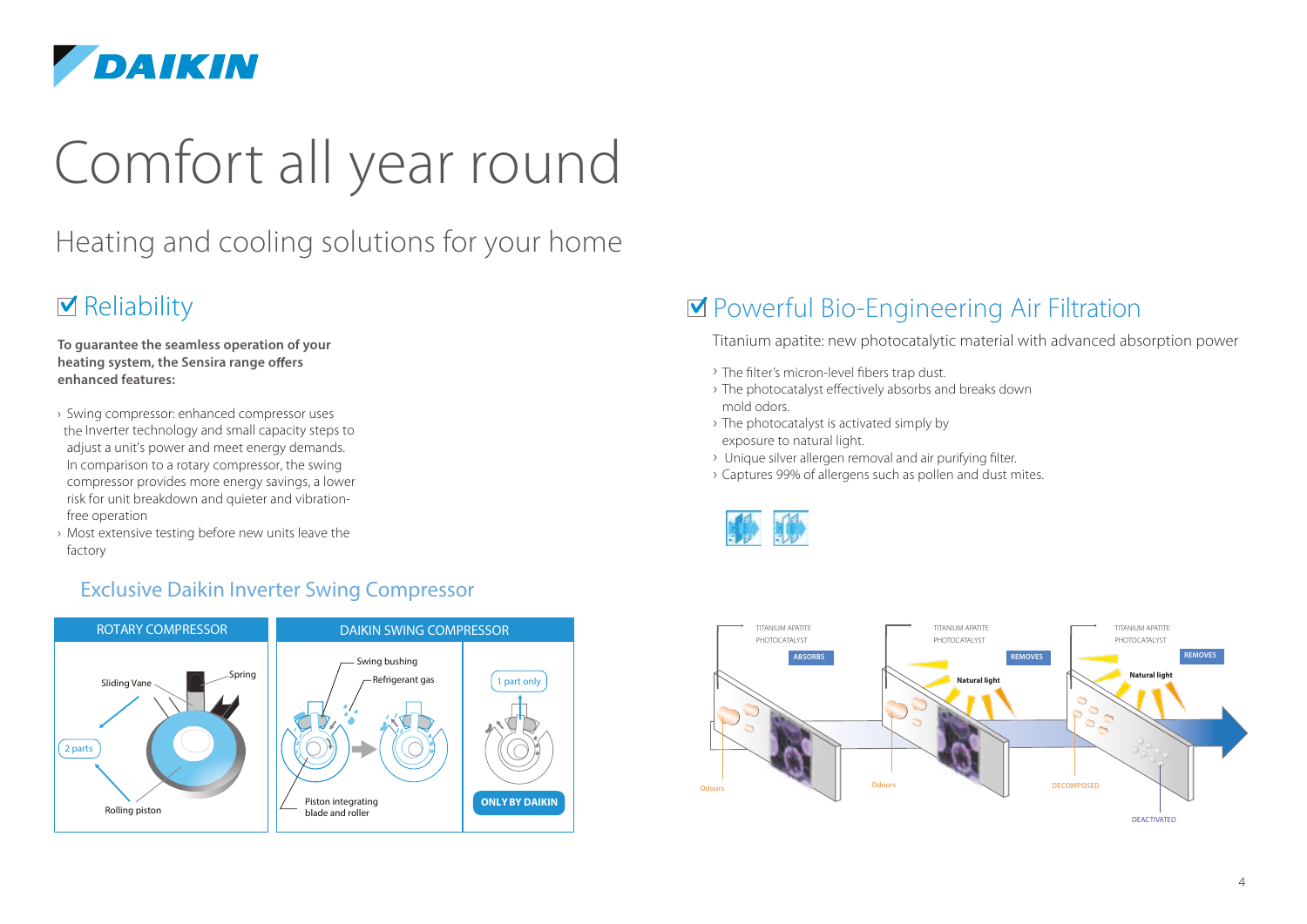

# Discover a new world

# Always in Control



### Smart Controlling

The easy-to-use remote controller gives you absolute control of the room temperature from wherever you are. Sit back, check the large display and put all of Daikin Emura's built-in intelligence to work through user-friendly buttons.



#### Easy control **Easy** control, no matter where you are

You can use the plug-and-play standard\* WLAN device to set and even schedule the temperature from anywhere, using iOS or Android systems. So you can manage the unit when away from home, offering optimal climate control while saving energy.





5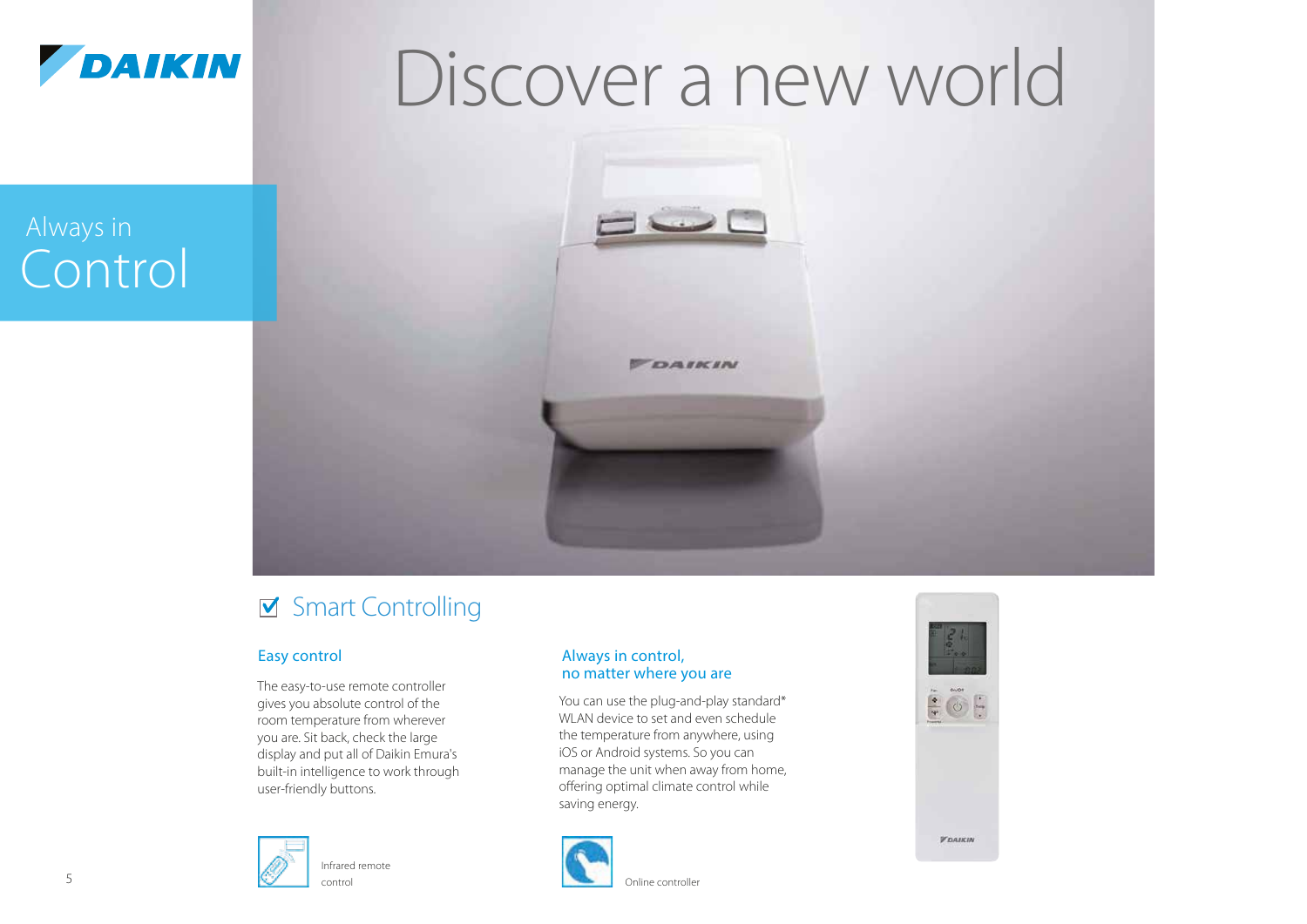



Always in control, no matter where you are The Daikin Online Controller application helps you control and monitor the status of your system or up to 50 split air-conditioning units and allows you to:

#### **Monitor**

› The status of your air conditioner or heating system › Consult **energy consumption graphs**



#### **Control**

- › The **operation mode**, set temperature, fan speed and powerful mode, air direction and filtering (streamer) function
- › Remotely control your system
- › **Zone Control:** control **multiple** units at once

#### **Schedule**

- › Schedule the set temperature and operation mode with up to **6 actions per day for 7 days** Enable **holiday mode**
- › View in an intuitive mode
- <sup>></sup> 3<sup>rd</sup> party products and services integration via IFTTT
- › Demand control/power limitation (Split only)

#### App with intuitive lay-out





temperature, air purification, fan speed & direction

temperature, operation mode and fan speed





Monitor your energy consumption, set holiday schedule

81320-

 $1122.0 -$ 

 $1320 -$ 

 $\circ$   $\circ$ 

 $\sim 00$ where  $\odot$   $\odot$ 

Identify the rooms in your house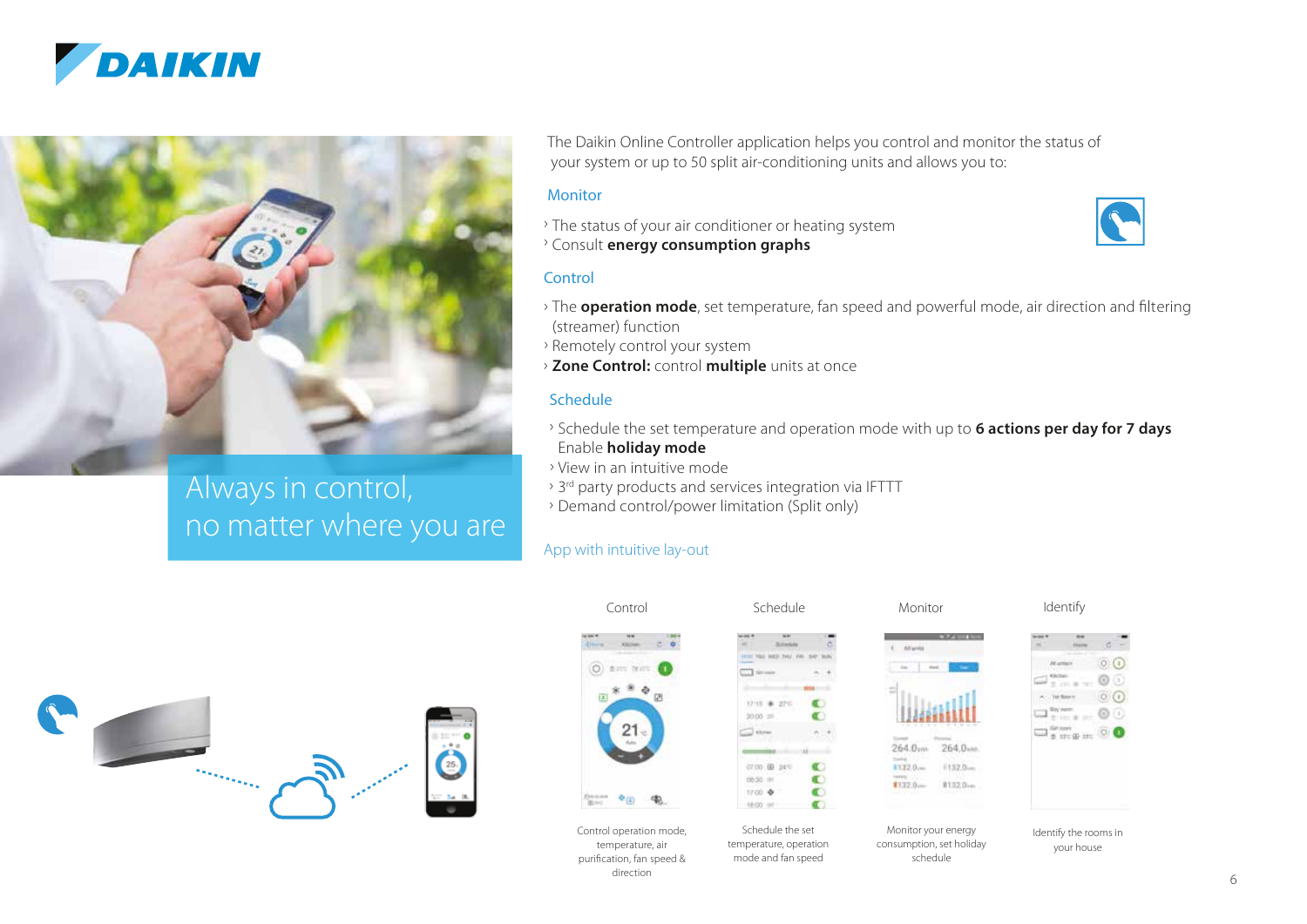

### Daikin, your contribution to the environment

When you choose a Daikin air conditioner, you are also thinking of the environment. When we produce heat pumps, we do our outmost to recycle, reduce waste and use renewable energy. Besides that, Daikin avoids the use of lead, mercury, cadmium and other materials that harm to the environment.

### Inverter Technology

Air-conditioner compressors are driven by motor, and motor rotation speed depends on power supply frequency. An inverter modulates power supply frequency to control motor rotation speed. Inverters stabilize temperature by adjusting compressor operation according to load to eliminate waste and save energy. Even more, adopting an inverter to the fan motors of the indoor and outdoor units provides more precise control and contributes to energy savings.



**Comfort**





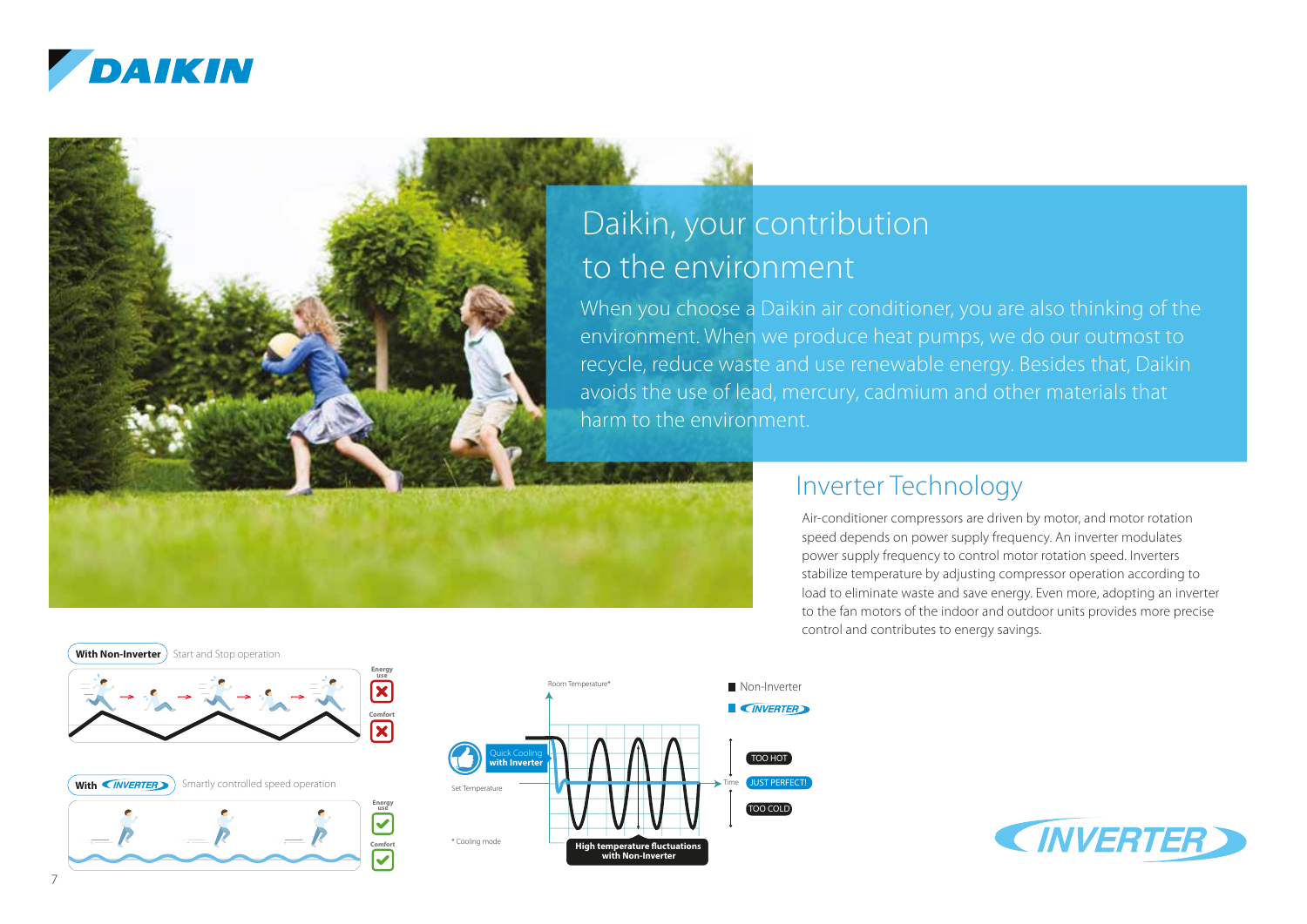



R-32 is a next generation refrigerant that efficiently carries heat and has lower environmental impact.

### **BLUEVOLUTION**

Because R-32 efficiently conveys heat, it can reduce electricity consumption up to 10% compared to air conditioners that use the R-22 refrigerant. Furthermore, compared to refrigerants widely used today such as R-22 and R-410A, R-32 has a global warming potential (GWP) that is one-third lower and isremarkable for its low environmental impact.

### Environmental Benefits of R-32

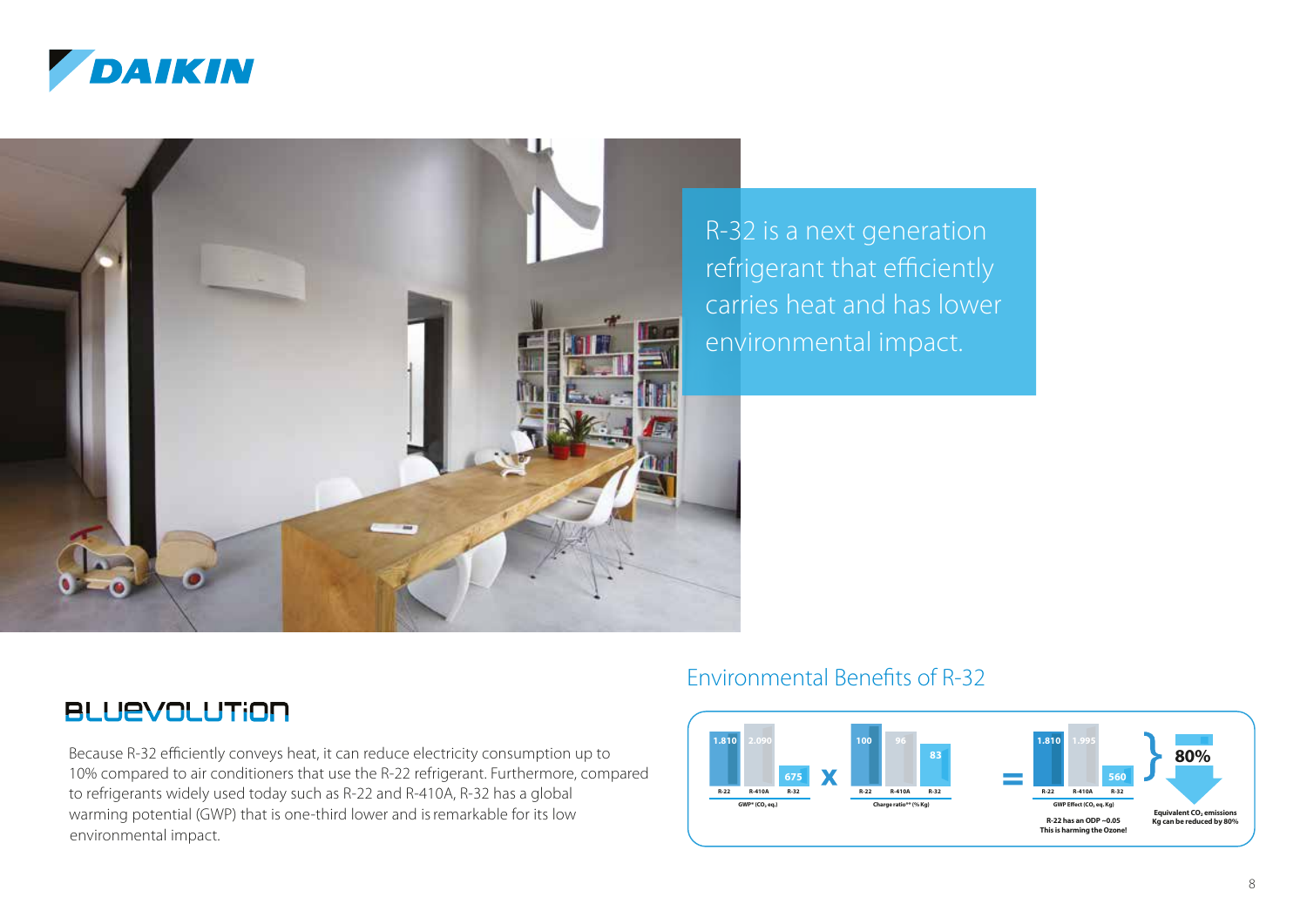

### Product Features

Remarkable blend of iconic design and engineering excellence with an elegant finish in matt crystal white

Daikin Emura is a multi-award winner thanks to its excellent design. Silver allergen removal and air purifying filter: captures allergens such as pollen and dust mites. Online controller: control your indoor from any location with an app, via your local network or internet Whisper quiet in operation: the operating of the unit can hardly be heard. The sound pressure level goes down to 19dBA! 2 area motion detection sensor: airflow is directed to a zone other than that where the person is located ; if no people are detected, the unit will automatically switch over to the energy-efficient setting .

Choosing an R-32 product, reduces the environmental impact by 68% compared to R-410A and leads directly to lower energy consumption thanks to its high energy efficiency Seasonal efficiency values up to A++++ in cooling and heating 3-D air flow combines vertical and horizontal auto swing to circulate a stream of warm or cool air right to the corners of even spacious rooms.

### Benefits

### **Econo mode**

Decreases power consumption so that other appliances that need higher power consumption can be used. This function is also energy saving.



#### **Two- area motion detection sensor**

Airflow is directed to a zone other than that where the person is located. If no people are detected, the unit will automatically switch over to the energy efficient setting.



#### **Energy saving during standby mode**

Current consumption is reduced by about 80% when operating on standby.



#### **Night set mode**

Saves energy, by preventing overcooling or overheating during nighttime.



The unit can be used as fan, blowing air without heating or cooling.



**Comfort mode** Guarantees draught free operation by preventing that warm or cold air to be directly blown on to the body.

**Powerful mode** Can be selected for rapid heating or cooling; after the powerful mode is turned off, the unit returns to the preset mode.



### **Auto cooling-heating changeover**

Automatically selects heating or cooling mode to achieve the set temperature.



#### **Whisper quiet**

Daikin indoor units are whisper quiet. The outdoor units are also guaranteed not to disturb the quiet of the neighborhood.



#### **Indoor unit silent operation**

"Silent" button on the remote controller lowers the operation sound of the indoor unit by 3dB(A)

#### **Outdoor unit silent operation**

"Silent" button on the remote control lowers the operation sound of the outdoor unit by 3dB(A) to ensure a quiet environment for the neighborhood.



#### **Outdoor unit silent operation**

Combines vertical and horizontal auto-swing to circulate a stream of warm or cool air right to the corners of even large spaces.

#### **Vertical auto swing**



#### **Horizontal auto swing**

Possibility to select automatic horizontal moving of the air discharge louvre, for uniform airflow and temperature distribution.



#### **Auto fan speed**

Automatically selects the necessary fan speed to reach or maintain the set temperature.



**Dry programme** Allows humidity levels to be reduced without variations in room temperature.

#### **Silver allergen removal and air purifying filter**



#### **Titanium apatite deodorizing filter**





#### **Weekly timer**

Can be set to start heating or cooling anytime on a daily or weekly basis.



#### **24-hour timer**



#### **Infrared remote controller**

Starts, stops and regulates the air conditioner from a distance.



#### **Centralized control** Starts, stops and regulates several air



### **Online controller via app**

Control your indoor unit from any location

| Αu  |
|-----|
| Th  |
| ∩ri |

he unit restarts automatically at the riginal settings after power failure.

#### **Self-diagnosis**



#### **Multi model application**



Up to 5 indoor units can be connected to a single outdoor unit, even if they have different capacities. All indoor units can individually be operated within the same heating or cooling mode.



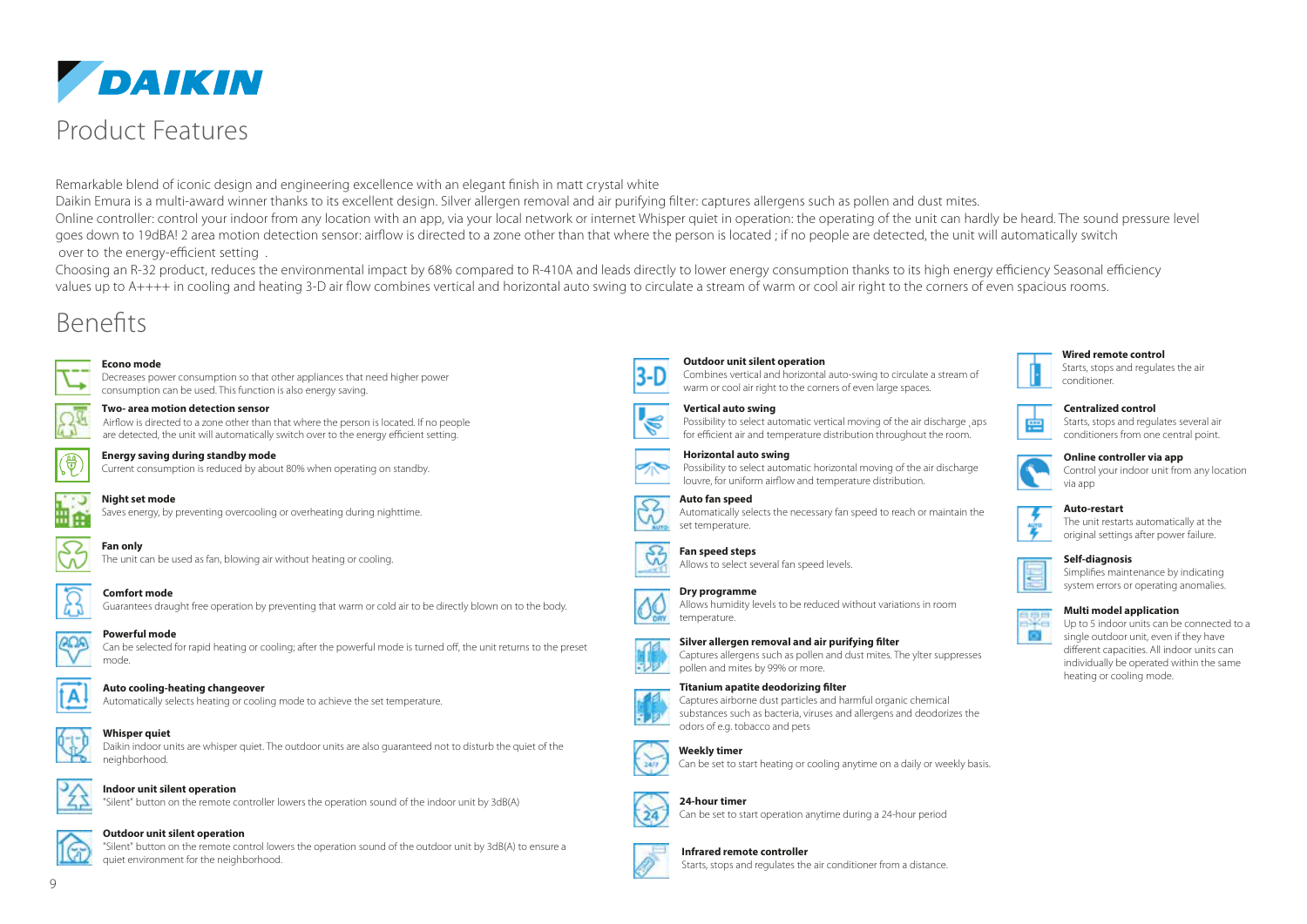

#### FTXJ-MW/S + RXJ-M/N

#### **Wall mounted unit**

| <b>Efficiency data</b>                             |                    |                | $FTXJ+RXJ$        | 35MW+35M 35MS+35M |              | 50MW+50N 50MS+50N |                |
|----------------------------------------------------|--------------------|----------------|-------------------|-------------------|--------------|-------------------|----------------|
| Cooling capacity                                   | Mid./Nom./Max.     |                | <b>kW</b>         | 3.45/3.79/3.92    |              | 4.52/4.99/5.29    |                |
|                                                    |                    |                | Btu/hr            | 11761/12948/13367 |              | 15414/17030/18052 |                |
| Heating capacity                                   | Mid./Nom./Max.     |                | <b>kW</b>         | 2.55/4.00/4.38    |              | 3.74/5.80/6.80    |                |
|                                                    |                    |                | Btu/hr            | 8701/13649/14937  |              | 12761/19790/23203 |                |
| Power input                                        | Cooling            | Mid./Nom./Max. | kW                | 1.02/0.85/0.74    |              | 1.34/1.14/0.97    |                |
|                                                    | Heating            | Mid./Nom./Max. | kW                | 0.93/1.04/1.14    |              | 1.60/1.60/1.69    |                |
| Nominal Efficiency                                 | EER                |                | Btu/hr            | 16.85             |              | 17.11             |                |
|                                                    | COP                |                |                   | 4.04              |              | 3.65              |                |
|                                                    | Egypt Energy label |                |                   | $A+++$            |              | $A$ ++++          |                |
| the collection of the collection of the collection |                    |                | <b>CEMILERVIL</b> | $5 - 88$          | <b>FOREC</b> | 20.58888          | <b>COBALAI</b> |

| Indoor unit               |          |                         |                           | <b>FTXJ/FTXJ</b> | 35MS            | <b>50MS</b>      | 35MW          | 50MW             |  |
|---------------------------|----------|-------------------------|---------------------------|------------------|-----------------|------------------|---------------|------------------|--|
| <b>Dimensions</b>         | Unit     |                         | HeightxWidthxDepth        | mm               | 303 x 998 x 212 |                  |               |                  |  |
| Weight                    | Unit     |                         |                           | kg               | 12              |                  |               |                  |  |
| Air filter                | Type     |                         | Removable / washable      |                  |                 |                  |               |                  |  |
| Fan                       | Air flow | Cooling                 | Silent operation/Low/     | $m^3/m$ in       | 2.9 / 4.8 / 7.8 | 3.6/6.8/8.9      | 2.9 /4.8 /7.8 | 3.6/6.8/8.9      |  |
|                           | rate     |                         | Medium/Hiah               |                  | /10.9           | /10.9            | /10.9         | /10.9            |  |
|                           |          | Heating                 | Silent operation/Low/     | $m^3/m$ in       | 4.1/6.9/9.6     | 5.0 / 8.1 / 10.5 | 4.1/6.9/9.6   | 5.0 / 8.1 / 10.5 |  |
|                           |          |                         | Medium/Hiah               |                  | /12.4           | /12.6            | /12.4         | /12.6            |  |
| Sound power level Cooling |          |                         |                           | dBA              | 59              | 60               | 59            | 60               |  |
|                           | Heating  |                         |                           | dBA              | 59              | 60               | 59            | 60               |  |
| Sound pressure            | Cooling  |                         | Silent operation/Low/High | dBA              | 20 / 26 / 45    | 25/35/46         | 20 / 26 / 45  | 25/35/46         |  |
| level                     | Heating  |                         | Silent operation/Low/High | dBA              | 20 / 29 / 45    | 25/35/47         | 20/29/45      | 25/35/47         |  |
| Control systems           |          | Infrared remote control |                           |                  | ARC466A9        |                  |               |                  |  |
|                           |          | Wired remote control    |                           |                  |                 |                  |               |                  |  |
|                           |          |                         |                           |                  |                 |                  |               |                  |  |

220V | 230V | 240V

| Outdoor unit              |            |                               |           | <b>RXJ/RXJ</b> | 35M                                    | <b>50N</b>  | 35M       | <b>50N</b>  |  |
|---------------------------|------------|-------------------------------|-----------|----------------|----------------------------------------|-------------|-----------|-------------|--|
| Dimensions                | Unit       | HeightxWidthxDepth            |           | mm             | 550x765                                | 734 x870    | 550x765   | 734 x870    |  |
|                           |            |                               |           | x285           | x373                                   | x285        | x373      |             |  |
| Weight                    | Unit       |                               |           | kg             | 32                                     | 50          | 32        | 50          |  |
| Sound power level         | Cooling    |                               |           | dBA            | 61                                     | 63.0        | 61        | 63.0        |  |
|                           | Heating    |                               |           | dBA            | 61                                     | 63.0        | 61        | 63.0        |  |
| Sound pressure            | Cooling    | Nom.                          |           | dBA            | 49                                     | 48.0        | 49        | 48.0        |  |
| level                     | Heating    | Nom.                          |           | dBA            | 49                                     | 48.0        | 49        | 48.0        |  |
| Operation range           | Cooling    | Ambient                       | Min.~Max. | °CDB           | $-10 - 46$                             |             |           |             |  |
|                           | Heating    | Ambient                       | Min.~Max. | °CWB           | $-15 \sim 18$                          |             |           |             |  |
| Refrigerant               | Type       |                               |           |                | $R-32$                                 |             |           |             |  |
|                           | <b>GWP</b> |                               |           |                | 675.0                                  | 675         | 675.0     | 675         |  |
|                           | Charge     |                               |           | kg/TCO2Eg      | 0.76 / 0.52                            | 1.15 / 0.78 | 0.76/0.52 | 1.15 / 0.78 |  |
| Piping connections Liquid |            | OD                            |           | mm             | 635                                    | 64          | 635       | 64          |  |
|                           | Gas        | OD                            |           | mm             | 9.50                                   | 12.7        | 9.50      | 12.7        |  |
|                           | Piping     | OU - IU                       | Max.      | m              | 20                                     | 30          | 20        | 30          |  |
|                           | length     |                               |           |                |                                        |             |           |             |  |
|                           |            | Additional refrigerant charge |           | kg/m           | 0.02 (for piping length exceeding 10m) |             |           |             |  |
|                           | Level      | IU - OU<br>Max.               |           | m              | 15.0                                   | 20          | 15.0      |             |  |
|                           | difference |                               |           |                |                                        |             | 20        |             |  |
| Power supply              |            | Phase/Frequency/Voltage       |           | Hz/V           | 1~/50 /220-240                         |             |           |             |  |
| Current - 50Hz            |            | Maximum fuse amps (MFA)       |           | A              |                                        |             |           |             |  |





ARC466A9



### Cooling & heating

RXJ-M

In the pursuit of greater energy efficiency and reduced environmental impact, Daikin Emura is available in bluevolution . Choosing a bluevolution product implies hence reducing the global warming potential by 68% compared to the standard range; thanks to its high energy efficiency, it leads directly to lower energy consumption.

Contains fluorinated greenhouse gases | See separate drawing for operation range | See separate drawing for electrical data